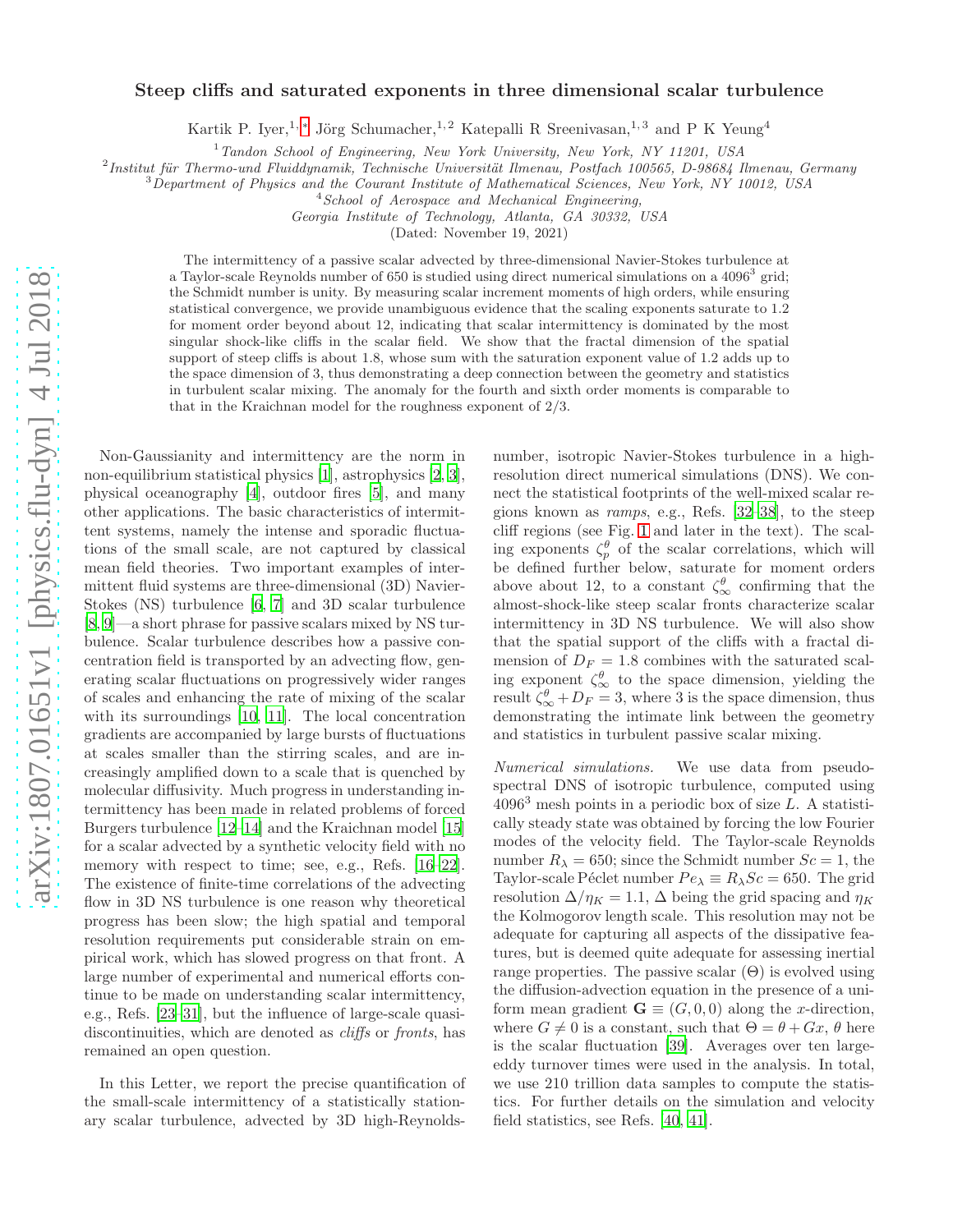

<span id="page-1-0"></span>FIG. 1. Ramp-cliff structures in a scalar field,  $\Theta \equiv \theta + Gx$ , here  $\theta$  is the scalar fluctuation and  $(G, 0, 0)$  is the mean gradient, at  $R_{\lambda} = 650$  and the Schmidt number  $Sc \equiv \nu/D = 1$ , where  $\nu$  is the kinematic viscosity of the fluid and D is the scalar diffusivity. L is the size of the computational cube in one direction. The main figure to the left plots four 1D profiles of  $\Theta$  in the x-direction, along which the mean gradient is imposed. Examples for ramps and cliffs are indicated by arrows as well as the mean scalar concentration profile (dashed lines). Profiles are shifted in steps of 5 units with respect to each other for clarity. The vertical solid lines indicate the spatial positions for the magnifications of the scalar fluctuation profiles plotted to the right. Grid resolution and Kolmogorov length  $\eta_K$  are indicated.

Ramps and cliffs. The scalar signal organizes itself into conspicuous patterns as shown in Fig. [1,](#page-1-0) consisting of two distinctive features: (i) ramp regions where the total scalar gradient  $\nabla \theta + \mathbf{G}$  is of the order of G; and (ii) high gradient cliffs which are interspersed between ramps. The small figures on the right demonstrate clearly that the scalar increment,  $\delta_r \theta \equiv \theta(\mathbf{x} + \mathbf{r}) - \theta(\mathbf{x})$ , can jump by the order GL over  $r \equiv |\mathbf{r}|$  that is just a few multiples of the Kolmogorov scale  $\eta_K$  (which is also the smallest dynamically significant scale in the scalar field). The ramp-cliff structure are connected to the mean scalar gradient in the present DNS, and are known to cause the breakdown of local isotropy in the scalar field [\[8\]](#page-3-8). The cliffs are caused by the action of large scales in the scalar field, even in the absence of a mean gradient [\[8](#page-3-8), [42](#page-4-10)]. The generic existence of scalar cliffs in turbulence suggests that these local spatial barriers to scalar mixing have a significant impact on scalar intermittency.

Passive scalar increments. In order to assess scalar intermittency, we define the pth order scalar structure function,  $S_{\theta}^{p}(\mathbf{r}) \equiv \langle (\delta_r \theta)^p \rangle$ , where  $\langle \cdot \rangle$  denotes space/time averages. Due to the anisotropic mean scalar gradient,  $S_{\theta}^{p}(\mathbf{r})$  depends on the separation vector **r**. However,



<span id="page-1-1"></span>FIG. 2. Scalar increment exponent  $\zeta_p^{\theta}$  vs moment order p. (a) present DNS:  $Pe_{\lambda} = 650$ : dashed line at saturation exponent,  $\zeta_{\infty}^{\theta} = 1.2$ . Error bars indicate 95% confidence interval. (b) Comparison of present DNS (shaded region) with previous results:  $(\nabla)$   $Pe_{\lambda} = 220$  [\[43\]](#page-4-11); ( $\odot$ )  $Pe_{\lambda} = 280$  [\[26\]](#page-4-12); ( $\triangle$ )  $Pe_{\lambda} =$ 396 [\[29\]](#page-4-13);  $\Diamond$  Pe<sub> $\lambda$ </sub> = 580 [\[31\]](#page-4-4). Dash-dotted line shows normal scaling  $\zeta_p^{\theta} = p/3$ ; dashed line is the model of Ref. [\[25](#page-4-14)].

the isotropic sector  $\langle (\delta_r \theta)^p \rangle_0$  extracted from the SO(3) decomposition [\[44](#page-4-15), [45\]](#page-4-16) of  $S^p_{\theta}(\mathbf{r})$ , is only a function of scalar separation  $r$  [\[46\]](#page-4-17). For scale  $r$  in the inertial range,  $\eta_K \ll r \ll \ell$ , where  $\ell$  is the integral scale of the velocity field, taken as  $r/\eta_K \in [30, 300]$  [\[41](#page-4-9)],  $\langle (\delta_r \theta)^p \rangle_0$  are found to follow power laws,  $\langle (\delta_r \theta)^p \rangle_0 \sim r^{\zeta_p^{\theta}}$ , where  $\zeta_p^{\theta}$  denote the pth order scaling exponents. The higher order exponents are determined using extended self-similarity (ESS) [\[47\]](#page-4-18), by plotting  $\langle (\delta_r \theta)^p \rangle_0$  against  $\langle (\delta_r \theta)^2 \rangle_0$  for  $p > 2$ . We have verified that estimating  $\zeta_p^{\theta}$  using the method of local slopes, e.g. [\[31\]](#page-4-4), or compensated structure functions, e.g. [\[26\]](#page-4-12), yield results consistent with the ESS results.

The scaling exponents  $\zeta_p^{\theta}$  are plotted against moment order p at  $Pe_\lambda = 650$  in Fig. [2\(](#page-1-1)a). The exponents saturate to  $\zeta_{\infty}^{\theta} = 1.2$ , indicated by the horizontal line, for  $p \geq 12$ . This is the clearest indication that the scalar fluctuations are limited in magnitude only by the largest allowable gradients in the field (largest temperature difference divided by the smallest length scale). The  $\zeta_{\infty}^{\theta} = 1.2$  curve intersects the normal scaling curve at  $p = 3.6$ . In some sense, it is possible that this represents the situation for infinitely large  $Pe_\lambda$ . Figure [2\(](#page-1-1)b) compares the present exponents with previous results for lower  $Pe_\lambda$ . While our data robustly confirm that the exponents saturate, it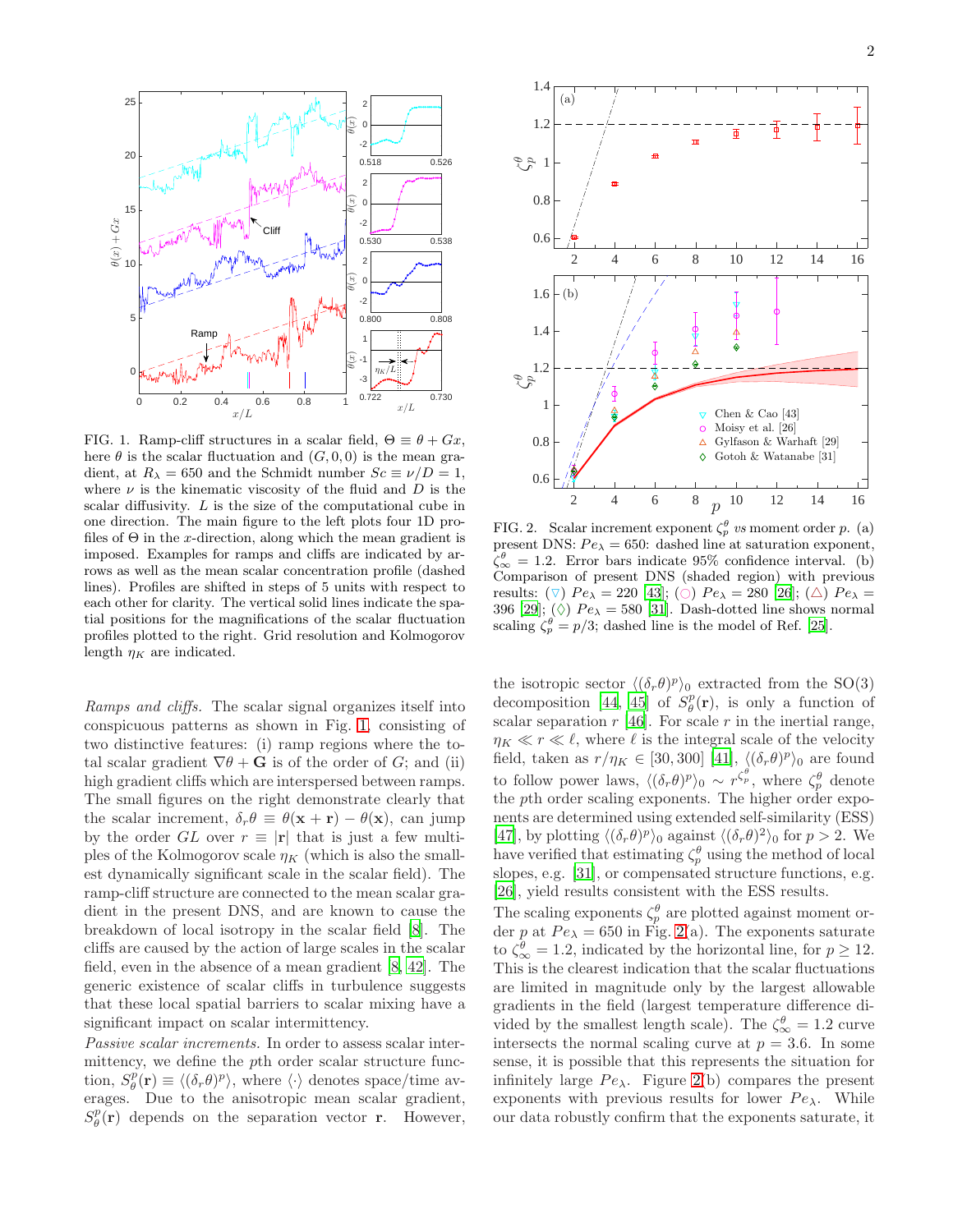

<span id="page-2-0"></span>FIG. 3. Integrands of scalar increment moments  $(\mathcal{P}(\cdot))$  denotes PDF of  $(\cdot)$  as a function of the scalar increments, for orders 6 and 16 at  $r/\eta_K = 55$  (lower end of the inertial range); moments of orders up to 20 converge as well (and confirm the saturation of exponents) but are not shown here. The integrands are normalized by respective moments such that the area under each curve is unity.



<span id="page-2-1"></span>FIG. 4. PDF of scalar increments across the inertial range, multiplied by  $r^{-\zeta_{\infty}^{\theta}}$ , where  $\zeta_{\infty}^{\theta}$  is the saturation exponent (Fig. [2\)](#page-1-1). The PDF tails collapse, confirming saturation of exponents.

is hard to reach a similar unambiguous conclusion from the previous results in the literature [\[26](#page-4-12)[–29,](#page-4-13) [31,](#page-4-4) [43](#page-4-11), [48](#page-4-19)].

The statistical convergence of the moments of order  $p$ up to 20 was confirmed by the rapid decay of the moment integrands,  $(\delta_r \theta)^p \mathcal{P}(\delta_r \theta)$ , where  $\mathcal P$  denotes the probability density function (PDF). The integrands of moment orders 6 and 16 are shown in Fig. [3,](#page-2-0) each for  $r$  in the low end of the inertial range. The integrands peak before the tail contributions decay, ensuring statistical convergence of the moments. Saturation of exponents at higher orders implies that, for scalar jumps  $|\delta_r \theta| \gtrsim \theta_{\text{rms}}$ ,  $\mathcal{P}(\delta_r \theta) \propto r^{\zeta_{\infty}^{\theta}}$ , where  $\theta_{\text{rms}} \equiv \sqrt{\langle \theta^2 \rangle}$  [\[20](#page-4-20), [49](#page-4-21)]. Figure [4](#page-2-1) verifies that this is indeed the case, with  $\mathcal{P}(\delta_r \theta) r^{-\zeta_{\infty}^{\theta}}$ collapsing for  $|\delta_r \theta| \geq 3\theta_{\text{rms}}$ , for all inertial separations. The inference is that the saturation of exponents arises because of the dominance of the high order moments by



<span id="page-2-2"></span>FIG. 5. Log-log plot of the number  $N(r)$  of cubes of side r containing the steepest fronts  $vs$  size  $r$ . The ordinate is compensated by  $r^{D_F}$ , where  $D_F = 1.8$  is the fractal co-dimension of the fronts. The plateau region  $\left( \bullet \right)$  corresponds to the scaling  $r^{-D_F}$ , indicated by the horizontal dashed line. At the smallest and largest  $r$ , the dimension of the fronts is 2 (corresponding to flat fronts) and 3 (which is the Euclidean dimension of the flow), respectively. Inset shows the PDF of the normalized gradient z,  $|z| > 0.2$  (dotted lines) is used to calculate  $N(r)$ .

features that do not change with scale, suggesting that the gradients are of the order  $\theta_{rms}/\eta_K$ .

Spatial support of cliffs. We now turn to quantifying the dimension of the spatial support of the cliffs where strong scalar gradients tend to concentrate in sharp fronts (Fig. [1\)](#page-1-0). The dimension of such fronts is estimated by the spatial support of regions of the strongest gradients of  $\mathcal{O}(\theta_{rms}/\eta_K)$  with cubes of edge size r, and counting their respective number  $N(r)$  for different r. As shown in the inset of Fig. [5,](#page-2-2) gradients greater than 20% of  $\theta_{rms}/\eta_K$  (marked by dotted lines) corresponding to  $5\sqrt{\langle(\partial\theta/\partial x)^2\rangle}$ , are used to determine  $N(r)$ . We chose the threshold of 20% as a good representative of gradients of the order  $\theta_{rms}/\eta_K$  occurring with low probability (see inset to Fig. 5). [The use of a somewhat different threshold alters the scaling range in Fig. 5 but does not alter the dimension itself. The plot of  $N(r)$  vs r for such fronts shown in the main body of Fig. [5,](#page-2-2) is compensated by  $r^{1.8}$  (see below for the rationale), and has three scaling regimes: (i) at the smallest scales, a slope of  $-2$  which corresponds to flat fronts; (ii) at  $r/\eta_K \in [4, 30]$ , for which the slope from the least-squares fit is  $D_F = 1.79 \pm 0.01$ , corresponding to the spatial subset that supports the steep fronts in the scalar field; (iii) at the largest scales, the slope is −3 which corresponds to the Euclidean dimension of the flow. We confirm, for the first time in 3D NS flows, that the saturation exponent  $\zeta_{\infty}^{\theta}$  and the box counting dimension of the steep fronts  $D_F$  are related to the space dimension,  $d = 3$ , as

$$
\zeta_{\infty}^{\theta} + D_F = d \ . \tag{1}
$$

The confirmation of this relation in Navier-Stokes turbu-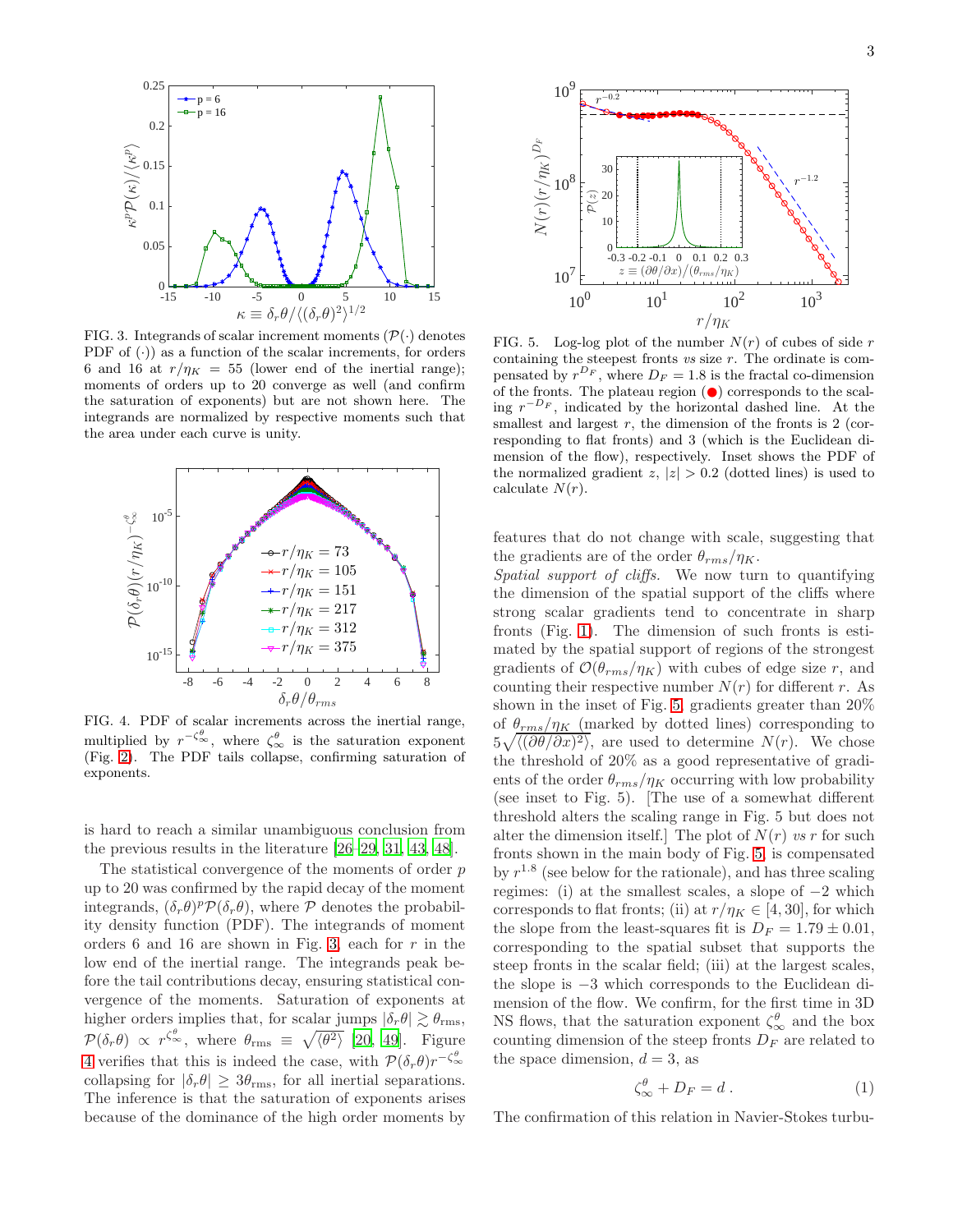

<span id="page-3-14"></span>FIG. 6. Flatness anomaly  $(\psi_4^{\theta} = 2\zeta_2^{\theta} - \zeta_4^{\theta})$  (open symbols) and hyper-flatness anomaly  $(\psi_6^{\theta} = 3\zeta_2^{\theta} - \zeta_6^{\theta})$  (closed symbols) for the scalar vs flow roughness  $\xi$ . Circles correspond to 3D Kraichnan model,  $\circlearrowright$  [\[50](#page-4-22)] and  $\circlearrowright$  [\[51\]](#page-4-23), while triangles are for 3D NS flow at  $Pe_\lambda = 650$ , with the roughness parameter  $\xi = 2/3$ .

lence is remarkable since it directly connects a property of the highly intermittent statistics of the scalar to the spatial geometry of mixing barriers in the flow.

Correspondence with the Kraichnan flow. The anomaly in the passive scalar field advected by a 3D NS flow at high- $R_{\lambda}$  is comparable for orders 4 and 6 to that advected by the  $\delta$ -correlated 3D Kraichnan model [\[50,](#page-4-22) [51\]](#page-4-23), as seen in Fig. [6](#page-3-14) where we quantify the degree of anomaly of exponents against the roughness parameter of the flow (which varies between 0 and 2 for Kraichnan model and is 2/3 for the Navier-Stokes turbulence). This observed agreement for moderate-order moments is plausible because, in a high- $R_{\lambda}$  NS flow, the small scales evolve with temporal rapidity, thereby approach the Kraichnan limit of a flow without memory. Scalar exponents for the Kraichnan model saturate at different values for different roughness parameters [\[20,](#page-4-20) [49\]](#page-4-21), and the observed correspondence with the 3D NS results may not hold for high-order moments.

Conclusions. Our conclusive result here is that in a scalar field advected by 3D NS turbulence, the exponents  $\zeta_p^{\theta}$  saturate to  $\zeta_{\infty}^{\theta}$  at large orders and that the saturation exponent is connected to the fractal dimension of the steep fronts. We do not expect that  $\zeta^{\theta}_{\infty}$  itself to be universal [\[52–](#page-4-24)[54\]](#page-4-25), but the fact that scalar exponents saturate in 3D NS flows can have important consequences. For instance, the minimum Hölder exponent of  $\theta$ ,  $h_{min}^{\theta} := \lim_{p \to \infty} \zeta_p^{\theta}/p = \lim_{p \to \infty} \zeta_{\infty}^{\theta}/p = 0$ , which implies that shock-like quasi-discontinuities, or steep fronts, characterize the large gradients of the scalar field, somewhat reminiscent of 1D Burger's flow. However, while the Burger's flow displays a bi-scaling behavior, the lower order scalar exponents appear to have a quadratic dependence on the order, similar to that derived for scalar advection in high-dimensional Kraichnan model [\[19\]](#page-4-26). These results should have important implications for further theoretical understanding and modeling of scalar turbulence.

## ACKNOWLEDGMENTS

The computations and data analyses reported in this paper were performed using advanced computational facilities provided by the Texas Advanced Computation Center (TACC) under the XSEDE program supported by NSF. The datasets used were originally generated using supercomputing resources at the Oak Ridge Leadership Computing Facility at the US Department of Energy Oak Ridge National Laboratory. The work of JS was supported by the Tandon School of Engineering at New York University and Grant No. SCHU 1410/19-1 of the Deutsche Forschungsgemeinschaft.

∗ [kartik.iyer@nyu.edu](mailto:kartik.iyer@nyu.edu)

- <span id="page-3-1"></span><span id="page-3-0"></span>[1] S. T. Bramwell, P. C. W. Holdsworth, and J. F. Pinton, "Universality of rare fluctuations in turbulence and critical phenomena," Nature 396, 552–554 (1998).
- <span id="page-3-2"></span>[2] R. Bruno and V. Carbone, "The solar wind as a turbulence laboratory," Living Rev. Sol. Phys. 10 (2013).
- <span id="page-3-3"></span>[3] S. F. Shandarin and Y. B. Zeldovich, "The large-scale structure of the universe: Turbulence, intermittency, structures in a self-gravitating medium," Rev. Mod. Phys. 61, 185–220 (1989).
- <span id="page-3-4"></span>[4] A. Mashayek, R. Ferrari, S. Merrifield, J. R. Ledwell, S. L. Laurent, and A. N. Garabato, "Topographic enhancement of vertical turbulent mixing in the southern ocean," Nat. Commun. 8, 14197 (2017).
- <span id="page-3-5"></span>[5] S. R. Tieszen, "On the fluid mechanics of fires," Annu. Rev. Fluid Mech. 33, 67–92 (2001).
- <span id="page-3-6"></span>[6] U. Frisch, Turbulence (Cambridge University Press, 1995).
- <span id="page-3-7"></span>[7] K. R. Sreenivasan and R. A. Antonia, "The phenomenology of small-scale turbulence," Annu. Rev. Fluid Mech. 29, 435–472 (1997).
- <span id="page-3-8"></span>[8] K. R. Sreenivasan, "On local isotropy of passive scalars in turbulent shear flows," Proc. R. Soc. Lond. A 434, 165–182 (1991).
- <span id="page-3-9"></span>[9] Z. Warhaft, "Passive scalars in turbulent flows," Annu. Rev. Fluid Mech. 32, 203–240 (2000).
- <span id="page-3-10"></span>[10] A. S. Monin and A. M. Yaglom, *Statistical Fluid Mechan*ics, Vol. 2 (MIT Press, 1975).
- <span id="page-3-11"></span>[11] B. I. Shraiman and E. D. Siggia, "Scalar turbulence," Nature 405, 639–646 (2000).
- <span id="page-3-12"></span>[12] J. P. Bouchaud, M. Mézard, and G. Parisi, "Scaling and intermittency in Burgers turbulence," Phys. Rev. E 52, 3656–3675 (1995).
- [13] D. Mitra, J. Bec, R. Pandit, and U. Frisch, "Is multiscaling an artifact in the stochastically forced Burgers equation?" Phys. Rev. Lett. 94, 194501 (2005).
- <span id="page-3-13"></span>[14] J. Bec and K. Khanin, "Burgers turbulence," Phys. Rep. 447,  $1 - 66$  (2007).